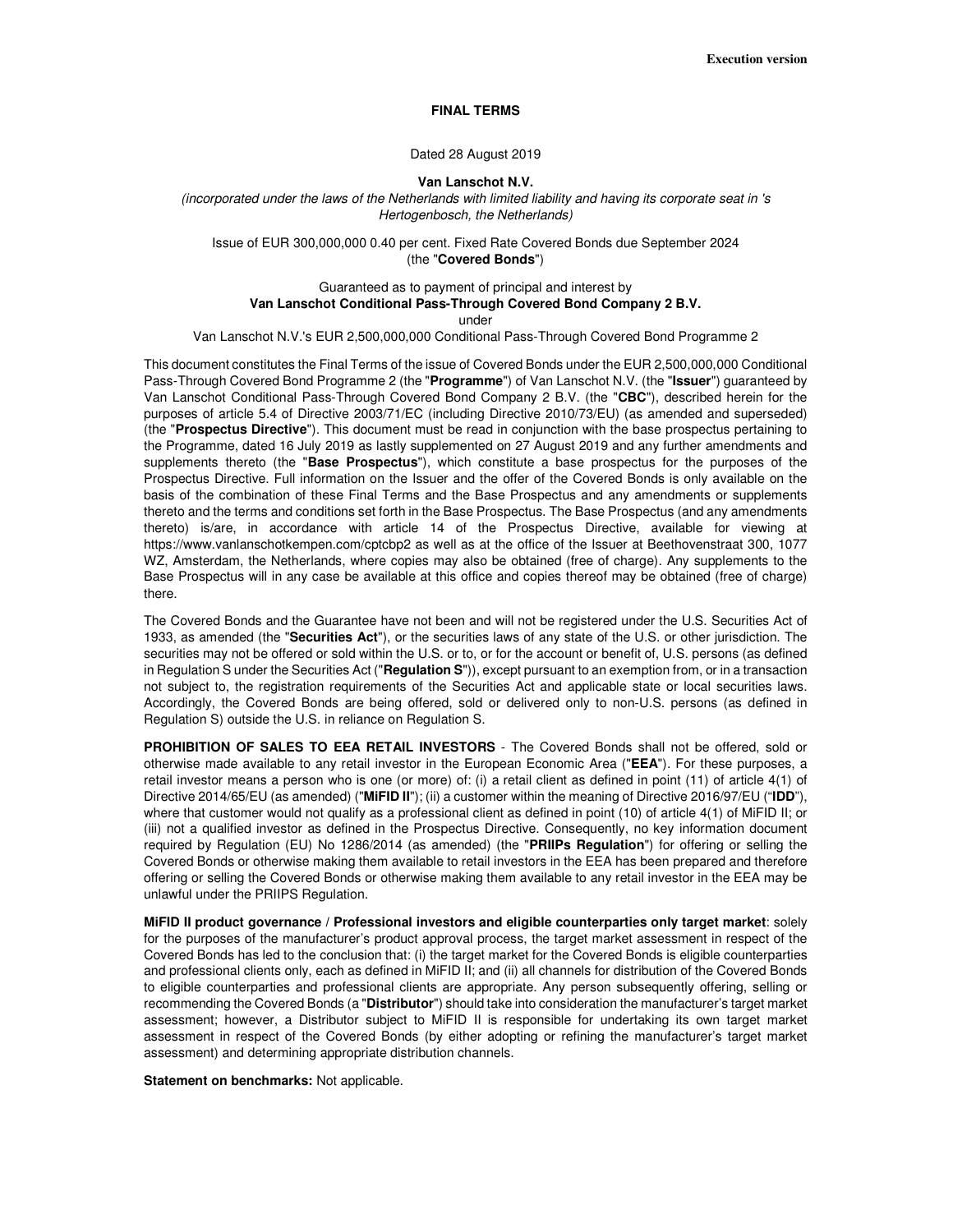These Final Terms are to be read in conjunction with the Terms and Conditions (the "**Terms and Conditions**") set forth in Chapter 7 of the Base Prospectus. The Terms and Conditions as supplemented, amended and/or disapplied by these Final Terms constitute the conditions (the "**Conditions**") of the Covered Bonds. Capitalised terms not defined herein have the same meaning as in the Terms and Conditions. Certain capitalised terms in the Conditions which are not defined therein have the meaning set forth in the master definitions agreement (the "**Master Definitions Agreement**") dated 16 July 2019, as amended, supplemented, restated or otherwise modified from time to time and signed by the Issuer, the CBC, the Security Trustee, the Transferor and certain other parties. All references to numbered Conditions and sections are to Conditions and sections of the Terms and Conditions set forth in Chapter 7 of the Base Prospectus.

| 1.  | (i)                                                             | Issuer:                     | Van Lanschot N.V.                                                                                                                                                                                                                                                                                                                                   |
|-----|-----------------------------------------------------------------|-----------------------------|-----------------------------------------------------------------------------------------------------------------------------------------------------------------------------------------------------------------------------------------------------------------------------------------------------------------------------------------------------|
|     | (ii)                                                            | CBC:                        | Van Lanschot Conditional Pass-Through Covered<br>Bond Company 2 B.V.                                                                                                                                                                                                                                                                                |
| 2.  | Series Number:                                                  |                             | 1                                                                                                                                                                                                                                                                                                                                                   |
| З.  | Currency:                                                       |                             | Euro ("EUR")                                                                                                                                                                                                                                                                                                                                        |
| 4.  | Aggregate Nominal Amount:                                       |                             | EUR 300,000,000                                                                                                                                                                                                                                                                                                                                     |
| 5.  | <b>Issue Price:</b>                                             |                             | 104.22% of the Aggregate Nominal Amount                                                                                                                                                                                                                                                                                                             |
| 6.  | (i)                                                             | Specified Denomination(s):  | EUR 100,000                                                                                                                                                                                                                                                                                                                                         |
|     | (ii)                                                            | <b>Calculation Amount:</b>  | EUR 100,000                                                                                                                                                                                                                                                                                                                                         |
| 7.  | (i)                                                             | <b>Issue Date:</b>          | 2 September 2019                                                                                                                                                                                                                                                                                                                                    |
|     | (ii)                                                            | Interest Commencement Date: | For the Fixed Rate period (the period from (and<br>including) the Issue Date to (but excluding) the<br>Maturity Date or, if earlier, the date on which a<br>Breach of Amortisation Test Notice is served): the<br><b>Issue Date</b>                                                                                                                 |
|     |                                                                 |                             | For the extension Fixed Rate period (the period<br>from (and including) the Maturity Date or, if earlier,<br>the date on which a Breach of Amortisation Test<br>Notice is served to (but excluding) the Extended<br>Due for Payment Date): the Maturity Date or, if<br>earlier, the date on which a Breach of Amortisation<br>Test Notice is served |
| 8.  | <b>Maturity Date:</b>                                           |                             | 2 September 2024                                                                                                                                                                                                                                                                                                                                    |
|     | Extended Due for Payment Date:                                  |                             | 2 September 2056                                                                                                                                                                                                                                                                                                                                    |
| 9.  | Interest Basis:                                                 |                             | For the Fixed Rate period (the period from (and<br>including) the Issue Date to (but excluding) the<br>Maturity Date or, if earlier, the date on which a<br>Breach of Amortisation Test Notice is served): 0.40<br>per cent. Fixed Rate                                                                                                             |
|     |                                                                 |                             | If payment of the Guaranteed Final Redemption<br>Amount is deferred in whole or in part, for the period<br>from (and including) the Maturity Date or, if earlier,<br>the date on which a Breach of Amortisation Test<br>Notice is served to (and excluding) the Extended<br>Due for Payment Date: 0.40 per cent. Fixed Rate                         |
| 10. |                                                                 | Redemption/Payment Basis:   | Redemption at par                                                                                                                                                                                                                                                                                                                                   |
| 11. | Change of Interest Basis or Redemption<br><b>Payment Basis:</b> |                             | Not applicable                                                                                                                                                                                                                                                                                                                                      |
| 12. | Put/Call Options:                                               |                             | Not applicable                                                                                                                                                                                                                                                                                                                                      |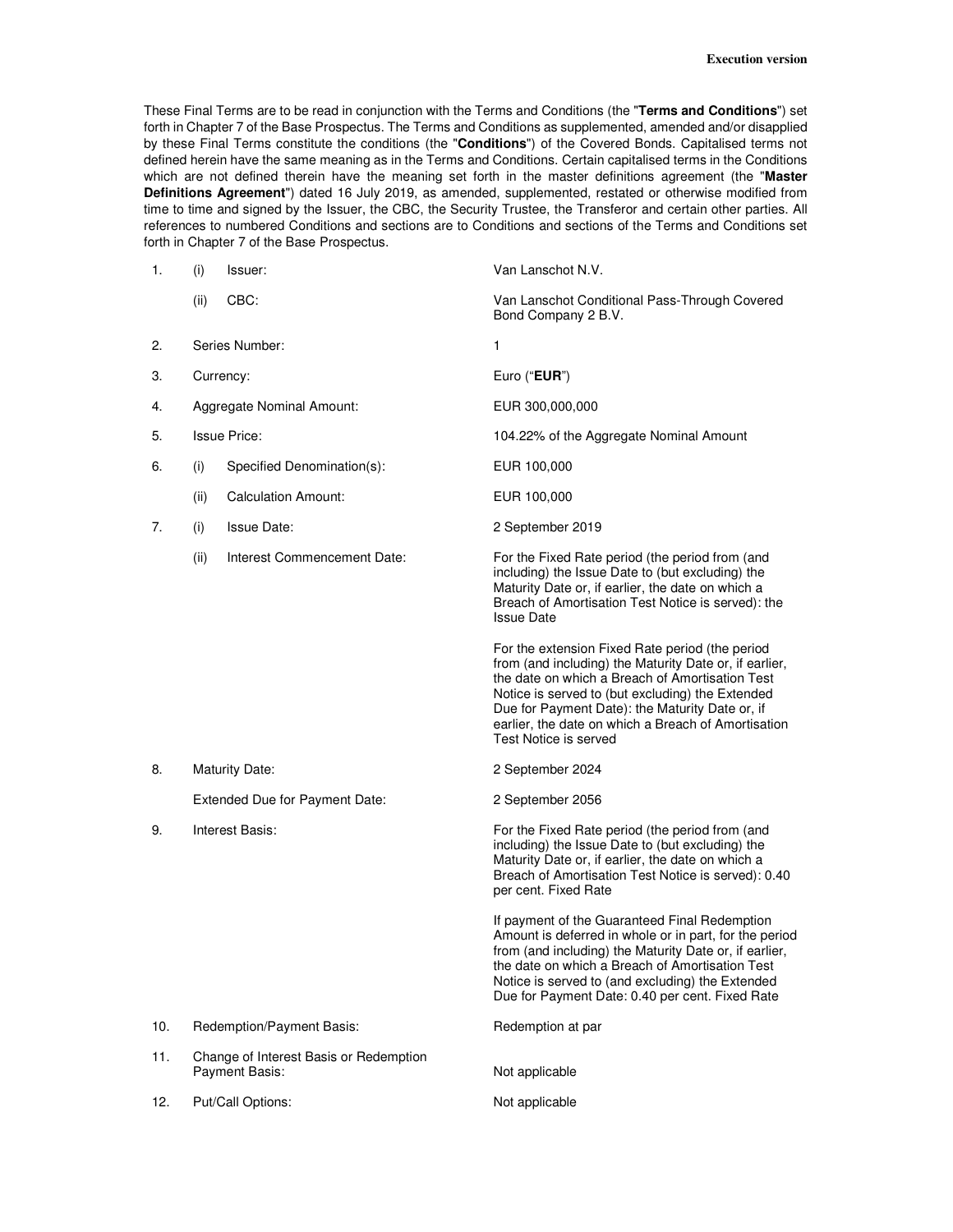| 13.                                              | Status of the Covered Bonds:               | Unsubordinated, unsecured, quaranteed                                          |  |  |
|--------------------------------------------------|--------------------------------------------|--------------------------------------------------------------------------------|--|--|
| 14.                                              | Status of the Guarantee:                   | Unsubordinated, secured (indirectly, through a<br>parallel debt), unquaranteed |  |  |
| 15.                                              | Method of distribution:                    | Non-syndicated                                                                 |  |  |
| PROVISIONS RELATING TO INTEREST (IF ANY) PAYABLE |                                            |                                                                                |  |  |
| 16.                                              | <b>Fixed Rate Covered Bond Provisions:</b> | Applicable to but excluding the Maturity Date or, if                           |  |  |

earlier, the date on which a Breach of Amortisation Test Notice is served (i) Rate(s) of Interest: 0.40 per cent. per annum payable annually in arrear (ii) Interest Payment Date(s): 2 September in each year, up to and including the Maturity Date or, if earlier, the date on which a Breach of Amortisation Test Notice is served (iii) Fixed Coupon Amount(s): EUR 400 per Calculation Amount (iv) Broken Amount(s): Not applicable (v) Business Day Convention - Business Day Convention: Following Business Day Convention Adjustment or Unadjustment for Interest Period: Unadjusted (vi) Fixed Day Count Fraction: Actual/Actual (ICMA) 17. Floating Rate Covered Bond Provisions: Not applicable 18. Fixed Rate Covered Bond Provisions (also applicable for each Floating Rate Covered Bond which switches to a Fixed Rate Covered Bond): Applicable from and including the Maturity Date if payment of the Guaranteed Final Redemption Amount is deferred in whole or in part or, if earlier, applicable from and including the date on which a Breach of Amortisation Test Notice is served (i) Rate(s) of Interest: 0.40 per cent. per annum payable monthly in arrear (ii) Interest Payment Date(s): Each CBC Payment Date after the earlier of (i) the Maturity Date and (ii) the date on which a Breach of Amortisation Test Notice is served, up to and including the Extended Due for Payment Date (iii) Interest Period: Each period from and including an Interest Payment Date to but excluding the next subsequent Interest Payment Date, save in case a Breach of Amortisation Test Notice is served, in which case the first Interest Period shall be the period from and including the date on which the Breach of Amortisation Test Notice is served to but excluding the next subsequent Interest Payment Date.

- (iv) Business Day Convention
	- Business Day Convention: Following Business Day Convention Adjustment or Unadjustment for Interest Period: Unadjusted
- (v) Fixed Day Count Fraction: Actual/Actual (ICMA)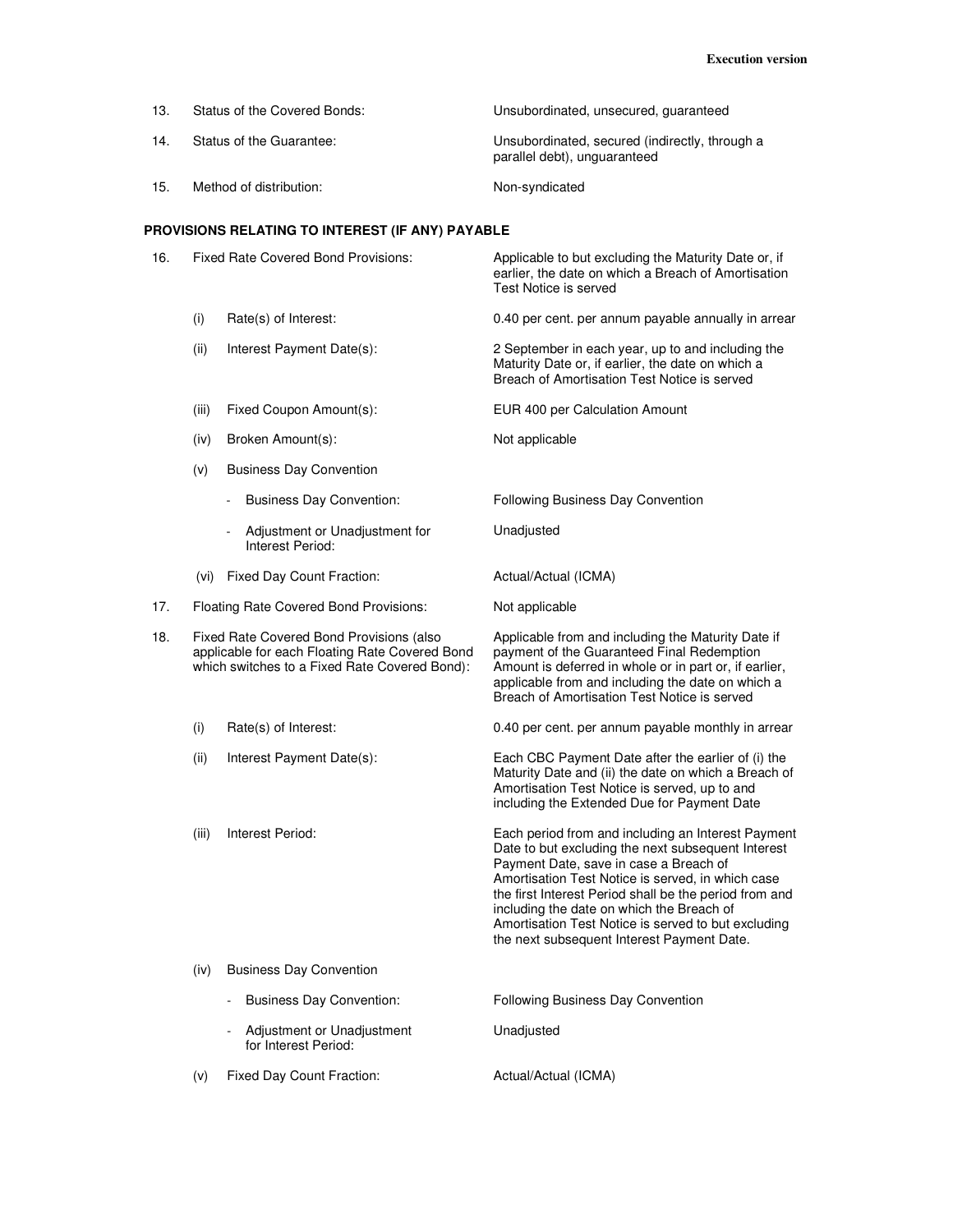## **PROVISIONS RELATING TO REDEMPTION**

admission to trading:

| 19. | Issuer Call:                                                                                                                                                                                                                                                         | Not applicable                     |
|-----|----------------------------------------------------------------------------------------------------------------------------------------------------------------------------------------------------------------------------------------------------------------------|------------------------------------|
| 20. | Investor Put:                                                                                                                                                                                                                                                        | Not applicable                     |
| 21. | Final Redemption Amount:                                                                                                                                                                                                                                             | EUR 100,000 per Calculation Amount |
| 22. | Early Redemption Amount(s) per Calculation<br>Amount of each Covered Bond payable on<br>redemption for taxation reasons, or on<br>acceleration following an Issuer Event of Default<br>as against the Issuer or a CBC Event of Default<br>or other early redemption: | As specified in Condition $7(E)$   |

# **GENERAL PROVISIONS APPLICABLE TO THE COVERED BONDS**

| 23.                 | Form of Covered Bonds:                                                                                                 |                                       | Bearer form                                                                                                                                                                              |  |
|---------------------|------------------------------------------------------------------------------------------------------------------------|---------------------------------------|------------------------------------------------------------------------------------------------------------------------------------------------------------------------------------------|--|
|                     |                                                                                                                        |                                       | Temporary Global Covered Bond exchangeable for<br>a Permanent Global Covered Bond which is<br>exchangeable for Definitive Covered Bonds only<br>upon the occurrence of an Exchange Event |  |
| 24.                 | New Global Note form:                                                                                                  |                                       | Applicable                                                                                                                                                                               |  |
| 25.                 | (i)                                                                                                                    | Exclusion of set-off:                 | Not applicable                                                                                                                                                                           |  |
|                     | (ii)                                                                                                                   | German Insurers:                      | Not applicable                                                                                                                                                                           |  |
| 26.                 | Additional Financial Centre(s) or other<br>special provisions relating to payment<br>dates:                            |                                       | Not applicable                                                                                                                                                                           |  |
| 27.                 | Talons for future Coupons<br>to be attached to Definitive Covered<br>Bonds (and dates on which such Talons<br>mature): |                                       | No                                                                                                                                                                                       |  |
| 28.                 |                                                                                                                        | <b>Consolidation Provisions:</b>      | Not applicable                                                                                                                                                                           |  |
| <b>DISTRIBUTION</b> |                                                                                                                        |                                       |                                                                                                                                                                                          |  |
| 29.                 |                                                                                                                        | Method of distribution:               | Non-syndicated                                                                                                                                                                           |  |
|                     |                                                                                                                        | Stabilising Manager (if any):         | Not applicable                                                                                                                                                                           |  |
| 30.                 | Name and address of relevant Dealer:                                                                                   |                                       | The Covered Bonds are not being underwritten by<br>any Dealer                                                                                                                            |  |
|                     |                                                                                                                        | OTHER PROVISIONS                      |                                                                                                                                                                                          |  |
| 31.                 | U.S. Selling Restrictions:                                                                                             |                                       | Reg S Compliance (category 2)/TEFRA D                                                                                                                                                    |  |
| 32.                 | Listing                                                                                                                |                                       |                                                                                                                                                                                          |  |
|                     | (i)                                                                                                                    | Listing:                              | Euronext Amsterdam                                                                                                                                                                       |  |
|                     | (ii)                                                                                                                   | Admission to trading:                 | Application has been made for the Covered Bonds<br>to be admitted to trading on the regulated market on<br>the official list of Euronext Amsterdam                                       |  |
|                     | (iii)                                                                                                                  | Estimate of total expenses related to | EUR 3,700                                                                                                                                                                                |  |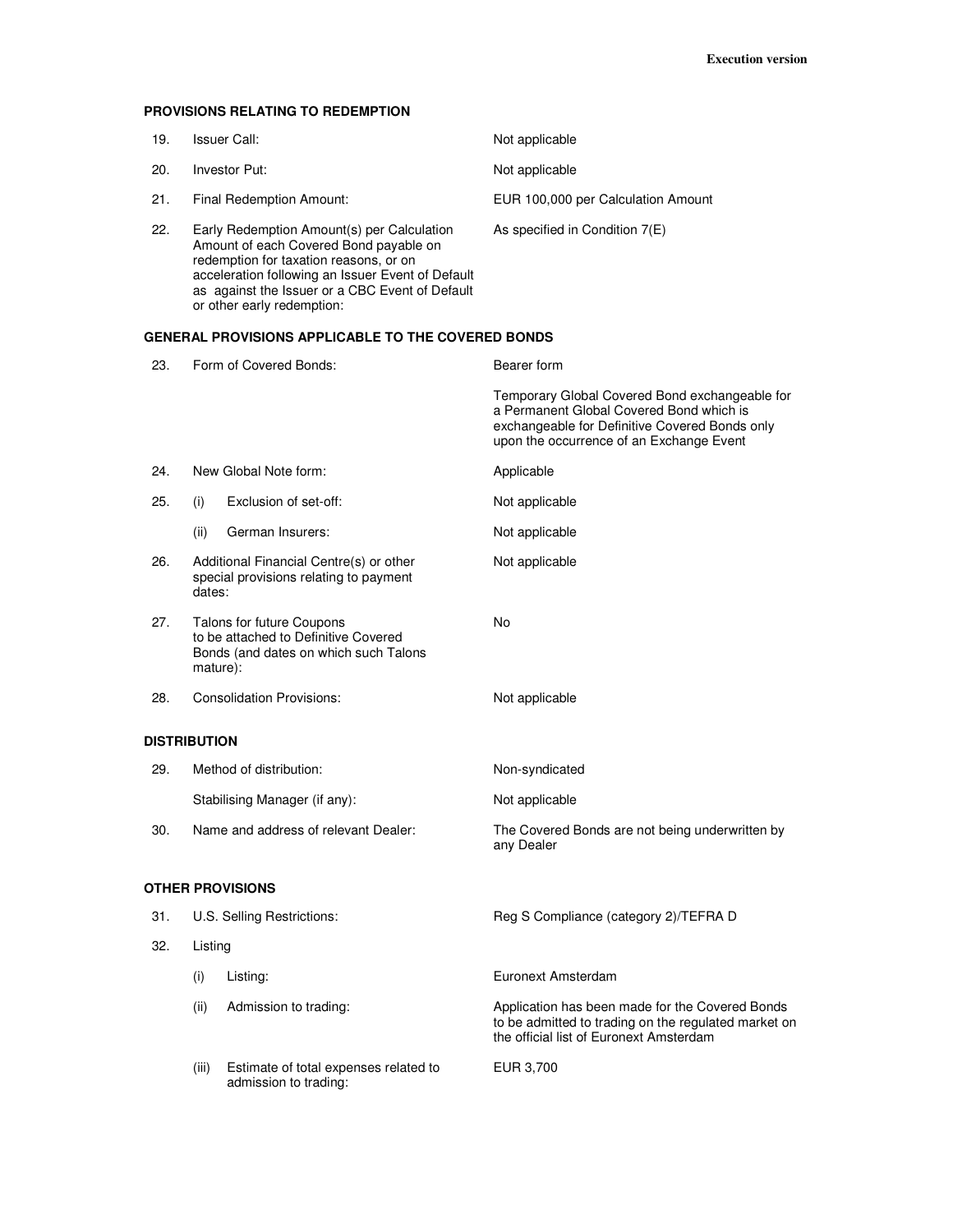| 33. | Ratings:                                                         |                                                                                                 | The Covered Bonds to be issued are expected to be<br>rated:<br>Fitch Ratings Ltd.: 'AAA'                                                                                                                                                                                                                                                                                                                                                                                                                                                           |
|-----|------------------------------------------------------------------|-------------------------------------------------------------------------------------------------|----------------------------------------------------------------------------------------------------------------------------------------------------------------------------------------------------------------------------------------------------------------------------------------------------------------------------------------------------------------------------------------------------------------------------------------------------------------------------------------------------------------------------------------------------|
|     |                                                                  | Registration of Rating Agency:                                                                  | Fitch Ratings Ltd. is established in the EEA and<br>registered under Regulation (EC) No 1060/2009, as<br>amended (the "CRA Regulation")                                                                                                                                                                                                                                                                                                                                                                                                            |
| 34. | Notification:                                                    |                                                                                                 | Not applicable                                                                                                                                                                                                                                                                                                                                                                                                                                                                                                                                     |
| 35. | Interests of natural and legal persons Involved in<br>the Issue: |                                                                                                 | Save as discussed in "Subscription and Sale", so far<br>as the Issuer is aware, no person involved in the<br>issue of the Covered Bonds has an interest material<br>to the offer                                                                                                                                                                                                                                                                                                                                                                   |
| 36. |                                                                  | Reasons for the Offer:                                                                          | Not applicable                                                                                                                                                                                                                                                                                                                                                                                                                                                                                                                                     |
| 37. |                                                                  | Estimated net proceeds and total expenses                                                       |                                                                                                                                                                                                                                                                                                                                                                                                                                                                                                                                                    |
|     | Estimated net proceeds:<br>(i)                                   |                                                                                                 | Not applicable                                                                                                                                                                                                                                                                                                                                                                                                                                                                                                                                     |
|     |                                                                  | (ii) Estimated total expenses:                                                                  | Not applicable                                                                                                                                                                                                                                                                                                                                                                                                                                                                                                                                     |
| 38. |                                                                  | Yield (Fixed Rate Covered Bonds only)                                                           |                                                                                                                                                                                                                                                                                                                                                                                                                                                                                                                                                    |
|     |                                                                  | Indication of yield:                                                                            | -0.434 per cent. annum                                                                                                                                                                                                                                                                                                                                                                                                                                                                                                                             |
|     |                                                                  |                                                                                                 | The yield is calculated at the Issue Date on the<br>basis of the Issue Price. It is not an indication of<br>future yield                                                                                                                                                                                                                                                                                                                                                                                                                           |
| 39. |                                                                  | Operational Information                                                                         |                                                                                                                                                                                                                                                                                                                                                                                                                                                                                                                                                    |
|     | (i)                                                              | ISIN:                                                                                           | XS2049422004                                                                                                                                                                                                                                                                                                                                                                                                                                                                                                                                       |
|     | (ii)                                                             | Common Code:                                                                                    | 204942200                                                                                                                                                                                                                                                                                                                                                                                                                                                                                                                                          |
|     | (iii)                                                            | Fondscode:                                                                                      | Not applicable                                                                                                                                                                                                                                                                                                                                                                                                                                                                                                                                     |
|     | (iv)                                                             | <b>WKN Code:</b>                                                                                | Not applicable                                                                                                                                                                                                                                                                                                                                                                                                                                                                                                                                     |
|     | (v)                                                              | Other relevant code:                                                                            | Not applicable                                                                                                                                                                                                                                                                                                                                                                                                                                                                                                                                     |
|     | (vi)                                                             | New Global Note intended to be held in a<br>manner which would allow Eurosystem<br>eligibility: | Yes. Note that the designation "yes" simply means<br>that the Covered Bonds are intended upon issue to<br>be deposited with one of the ICSDs as common<br>safekeeper and does not necessarily mean that the<br>Covered Bonds will be recognised as eligible<br>collateral for Eurosystem monetary policy and intra<br>day credit operations by the Eurosystem either upon<br>issue or at any or all times during their life. Such<br>recognition will depend upon the ECB being<br>satisfied that Eurosystem eligibility criteria have<br>been met |
|     | (vii)                                                            | Offer Period:                                                                                   | Not applicable                                                                                                                                                                                                                                                                                                                                                                                                                                                                                                                                     |
|     | (viii)                                                           | Delivery:                                                                                       | Delivery free of payment                                                                                                                                                                                                                                                                                                                                                                                                                                                                                                                           |
|     | (ix)                                                             | Payment:                                                                                        | As agreed between the Issuer and the Covered<br>Bond Purchaser (as defined in the Covered Bond<br>Purchase Agreement entered into by the Issuer in<br>connection with the issue of the Covered Bonds)                                                                                                                                                                                                                                                                                                                                              |
|     | (x)                                                              | Settlement Procedure:                                                                           | Not applicable; as agreed with the Agent.                                                                                                                                                                                                                                                                                                                                                                                                                                                                                                          |
|     | (x <sub>i</sub> )                                                | Clearing System:                                                                                | Euroclear/Clearstream, Luxembourg                                                                                                                                                                                                                                                                                                                                                                                                                                                                                                                  |